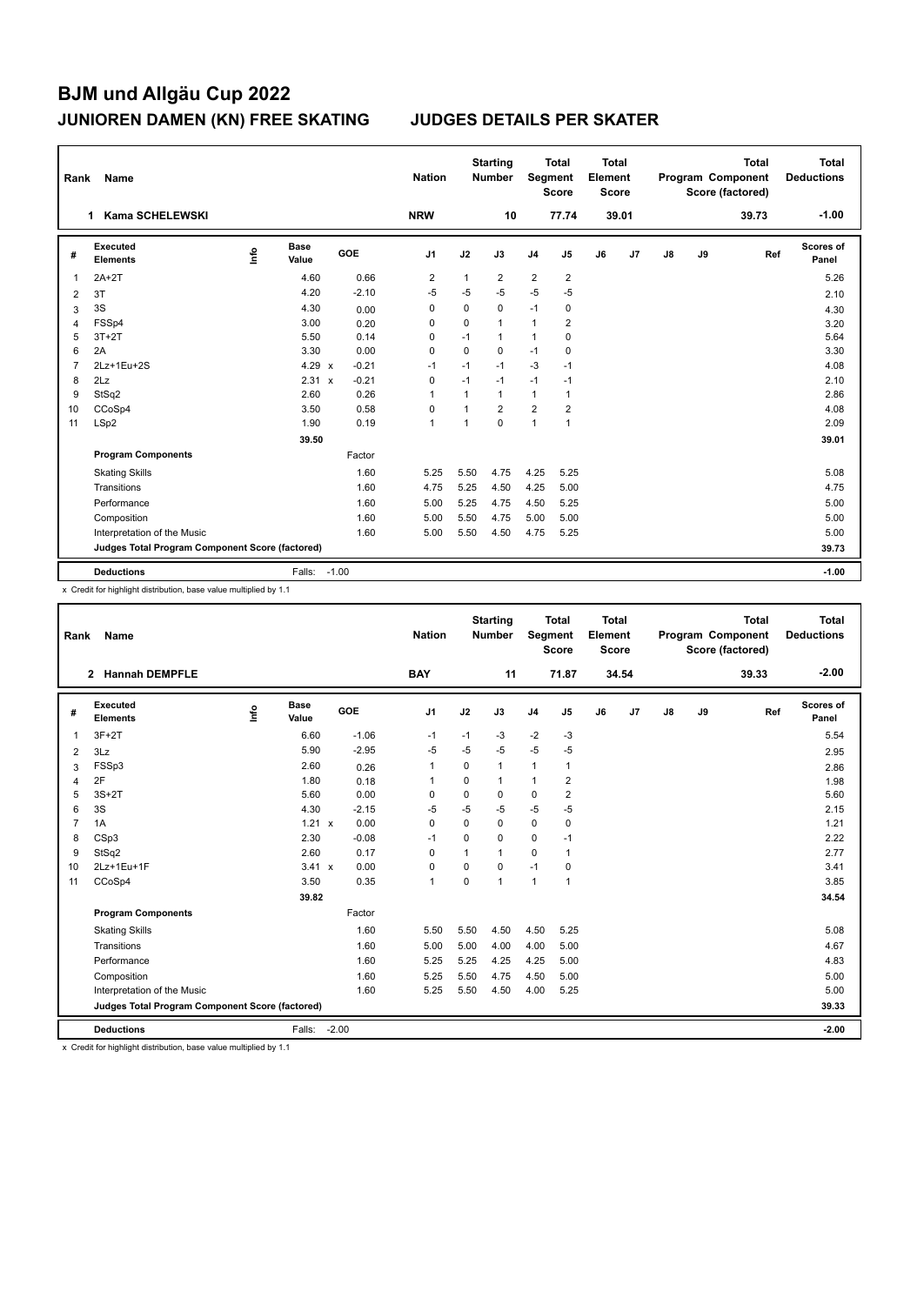| Rank | Name                                            |         |                      |            | <b>Nation</b>  |              | <b>Starting</b><br><b>Number</b> | Segment        | <b>Total</b><br><b>Score</b> | <b>Total</b><br>Element<br><b>Score</b> |                |               |    | <b>Total</b><br>Program Component<br>Score (factored) | <b>Total</b><br><b>Deductions</b> |
|------|-------------------------------------------------|---------|----------------------|------------|----------------|--------------|----------------------------------|----------------|------------------------------|-----------------------------------------|----------------|---------------|----|-------------------------------------------------------|-----------------------------------|
|      | <b>Marielen HIRLING</b><br>3                    |         |                      |            | B-W            |              | 12                               |                | 70.34                        |                                         | 32.22          |               |    | 40.12                                                 | $-2.00$                           |
| #    | <b>Executed</b><br><b>Elements</b>              | ۴٥      | <b>Base</b><br>Value | <b>GOE</b> | J <sub>1</sub> | J2           | J3                               | J <sub>4</sub> | J <sub>5</sub>               | J6                                      | J <sub>7</sub> | $\mathsf{J}8$ | J9 | Ref                                                   | Scores of<br>Panel                |
| 1    | 3Lo<                                            | $\prec$ | 3.92                 | $-1.96$    | $-5$           | $-5$         | $-5$                             | $-5$           | $-5$                         |                                         |                |               |    |                                                       | 1.96                              |
| 2    | 3S                                              |         | 4.30                 | 0.00       | 0              | $\mathbf 0$  | $\mathbf{1}$                     | $\mathbf 0$    | 0                            |                                         |                |               |    |                                                       | 4.30                              |
| 3    | $3T+2T$                                         |         | 5.50                 | 0.42       | $\overline{1}$ | 0            | $\mathbf{1}$                     | $\mathbf{1}$   | 1                            |                                         |                |               |    |                                                       | 5.92                              |
| 4    | 1A                                              |         | 1.10                 | 0.07       | 1              | 0            | $\mathbf{1}$                     | 0              | 1                            |                                         |                |               |    |                                                       | 1.17                              |
| 5    | FCSp2                                           |         | 2.30                 | 0.23       | 1              | 0            | 1                                | $\mathbf{1}$   | 1                            |                                         |                |               |    |                                                       | 2.53                              |
| 6    | 3Tq                                             | q       | 4.62 $\times$        | $-2.10$    | $-5$           | $-5$         | $-5$                             | $-5$           | $-5$                         |                                         |                |               |    |                                                       | 2.52                              |
| 7    | 2F+1Eu+2S                                       |         | $3.96 \times$        | $-0.36$    | $-2$           | $-2$         | $-1$                             | $-2$           | $-3$                         |                                         |                |               |    |                                                       | 3.60                              |
| 8    | $1A+1T$                                         |         | $1.65 \times$        | $-0.37$    | $-4$           | $-3$         | $-1$                             | $-3$           | $-4$                         |                                         |                |               |    |                                                       | 1.28                              |
| 9    | LSp3                                            |         | 2.40                 | 0.16       | $\Omega$       | $\Omega$     | $\overline{2}$                   | $\mathbf{1}$   | $\mathbf{1}$                 |                                         |                |               |    |                                                       | 2.56                              |
| 10   | StSq3                                           |         | 3.30                 | 0.33       | 0              | $\mathbf{1}$ | $\overline{2}$                   | $\mathbf{1}$   | 1                            |                                         |                |               |    |                                                       | 3.63                              |
| 11   | CCoSp2                                          |         | 2.50                 | 0.25       | $\overline{1}$ | 0            | $\mathbf{1}$                     | $\mathbf{1}$   | $\mathbf{1}$                 |                                         |                |               |    |                                                       | 2.75                              |
|      |                                                 |         | 35.55                |            |                |              |                                  |                |                              |                                         |                |               |    |                                                       | 32.22                             |
|      | <b>Program Components</b>                       |         |                      | Factor     |                |              |                                  |                |                              |                                         |                |               |    |                                                       |                                   |
|      | <b>Skating Skills</b>                           |         |                      | 1.60       | 5.25           | 5.75         | 5.00                             | 4.50           | 5.50                         |                                         |                |               |    |                                                       | 5.25                              |
|      | Transitions                                     |         |                      | 1.60       | 4.75           | 5.25         | 4.75                             | 4.25           | 5.00                         |                                         |                |               |    |                                                       | 4.83                              |
|      | Performance                                     |         |                      | 1.60       | 4.75           | 5.50         | 4.50                             | 4.50           | 5.25                         |                                         |                |               |    |                                                       | 4.83                              |
|      | Composition                                     |         |                      | 1.60       | 5.00           | 5.50         | 5.00                             | 5.00           | 5.25                         |                                         |                |               |    |                                                       | 5.08                              |
|      | Interpretation of the Music                     |         |                      | 1.60       | 5.00           | 5.50         | 4.75                             | 4.75           | 5.50                         |                                         |                |               |    |                                                       | 5.08                              |
|      | Judges Total Program Component Score (factored) |         |                      |            |                |              |                                  |                |                              |                                         |                |               |    |                                                       | 40.12                             |
|      | <b>Deductions</b>                               |         | Falls:               | $-2.00$    |                |              |                                  |                |                              |                                         |                |               |    |                                                       | $-2.00$                           |

< Under-rotated jump x Credit for highlight distribution, base value multiplied by 1.1 q Jump landed on the quarter

| Rank           | <b>Name</b>                                     |         |                      |            | <b>Nation</b>  |                | <b>Starting</b><br><b>Number</b> | Segment        | <b>Total</b><br><b>Score</b> | <b>Total</b><br>Element<br><b>Score</b> |                |               |    | <b>Total</b><br>Program Component<br>Score (factored) | Total<br><b>Deductions</b> |
|----------------|-------------------------------------------------|---------|----------------------|------------|----------------|----------------|----------------------------------|----------------|------------------------------|-----------------------------------------|----------------|---------------|----|-------------------------------------------------------|----------------------------|
|                | 4 Fiona WIENS                                   |         |                      |            | $R-P$          |                | $\overline{7}$                   |                | 69.11                        |                                         | 34.78          |               |    | 35.33                                                 | $-1.00$                    |
| #              | Executed<br><b>Elements</b>                     | ١nfo    | <b>Base</b><br>Value | <b>GOE</b> | J <sub>1</sub> | J2             | J3                               | J <sub>4</sub> | J5                           | J6                                      | J <sub>7</sub> | $\mathsf{J}8$ | J9 | Ref                                                   | Scores of<br>Panel         |
| $\overline{1}$ | 3T<                                             | $\prec$ | 3.36                 | $-1.68$    | $-5$           | $-5$           | $-5$                             | $-5$           | -5                           |                                         |                |               |    |                                                       | 1.68                       |
| 2              | 3Sq                                             | q       | 4.30                 | $-1.72$    | $-4$           | $-4$           | $-4$                             | $-2$           | $-4$                         |                                         |                |               |    |                                                       | 2.58                       |
| 3              | 2Aq                                             | q       | 3.30                 | $-0.66$    | $-3$           | $-2$           | $-2$                             | $-2$           | $-2$                         |                                         |                |               |    |                                                       | 2.64                       |
| 4              | $3S<+2T$                                        | $\,<$   | 4.74                 | $-0.69$    | -2             | $-2$           | $-2$                             | $-3$           | $-2$                         |                                         |                |               |    |                                                       | 4.05                       |
| 5              | FCCoSp3                                         |         | 3.00                 | 0.10       | $\Omega$       | $\Omega$       | 0                                | $\mathbf{1}$   | $\mathbf{1}$                 |                                         |                |               |    |                                                       | 3.10                       |
| 6              | StSq3                                           |         | 3.30                 | 0.11       | $\Omega$       | 1              | $\Omega$                         | $\mathbf 0$    | $\mathbf{1}$                 |                                         |                |               |    |                                                       | 3.41                       |
| $\overline{7}$ | 2A+1Eu+2S                                       |         | $5.61 \times$        | $-0.11$    | $\mathbf 0$    | 0              | $-2$                             | $-1$           | 0                            |                                         |                |               |    |                                                       | 5.50                       |
| 8              | $2F+2T$                                         |         | 3.41<br>$\mathsf{x}$ | 0.00       | $\mathbf 0$    | 0              | 0                                | $-1$           | $\mathbf 0$                  |                                         |                |               |    |                                                       | 3.41                       |
| 9              | 2F                                              |         | $1.98 \times$        | $-0.18$    | $\mathbf 0$    | $-1$           | $-1$                             | $-2$           | $-1$                         |                                         |                |               |    |                                                       | 1.80                       |
| 10             | CCoSp4                                          |         | 3.50                 | 0.23       | $\mathbf 0$    | 1              | $\Omega$                         | $\mathbf{1}$   | $\overline{2}$               |                                         |                |               |    |                                                       | 3.73                       |
| 11             | LSp3                                            |         | 2.40                 | 0.48       | $\overline{2}$ | $\overline{2}$ | $\overline{2}$                   | $\overline{2}$ | $\overline{2}$               |                                         |                |               |    |                                                       | 2.88                       |
|                |                                                 |         | 38.90                |            |                |                |                                  |                |                              |                                         |                |               |    |                                                       | 34.78                      |
|                | <b>Program Components</b>                       |         |                      | Factor     |                |                |                                  |                |                              |                                         |                |               |    |                                                       |                            |
|                | <b>Skating Skills</b>                           |         |                      | 1.60       | 4.75           | 5.00           | 4.25                             | 4.25           | 4.75                         |                                         |                |               |    |                                                       | 4.58                       |
|                | Transitions                                     |         |                      | 1.60       | 4.50           | 5.00           | 3.75                             | 3.75           | 4.25                         |                                         |                |               |    |                                                       | 4.17                       |
|                | Performance                                     |         |                      | 1.60       | 4.50           | 4.75           | 4.00                             | 4.25           | 4.75                         |                                         |                |               |    |                                                       | 4.50                       |
|                | Composition                                     |         |                      | 1.60       | 4.50           | 4.75           | 4.25                             | 4.50           | 4.50                         |                                         |                |               |    |                                                       | 4.50                       |
|                | Interpretation of the Music                     |         |                      | 1.60       | 4.50           | 5.00           | 4.00                             | 4.00           | 4.50                         |                                         |                |               |    |                                                       | 4.33                       |
|                | Judges Total Program Component Score (factored) |         |                      |            |                |                |                                  |                |                              |                                         |                |               |    |                                                       | 35.33                      |
|                | <b>Deductions</b>                               |         | Falls: -1.00         |            |                |                |                                  |                |                              |                                         |                |               |    |                                                       | $-1.00$                    |

< Under-rotated jump x Credit for highlight distribution, base value multiplied by 1.1 q Jump landed on the quarter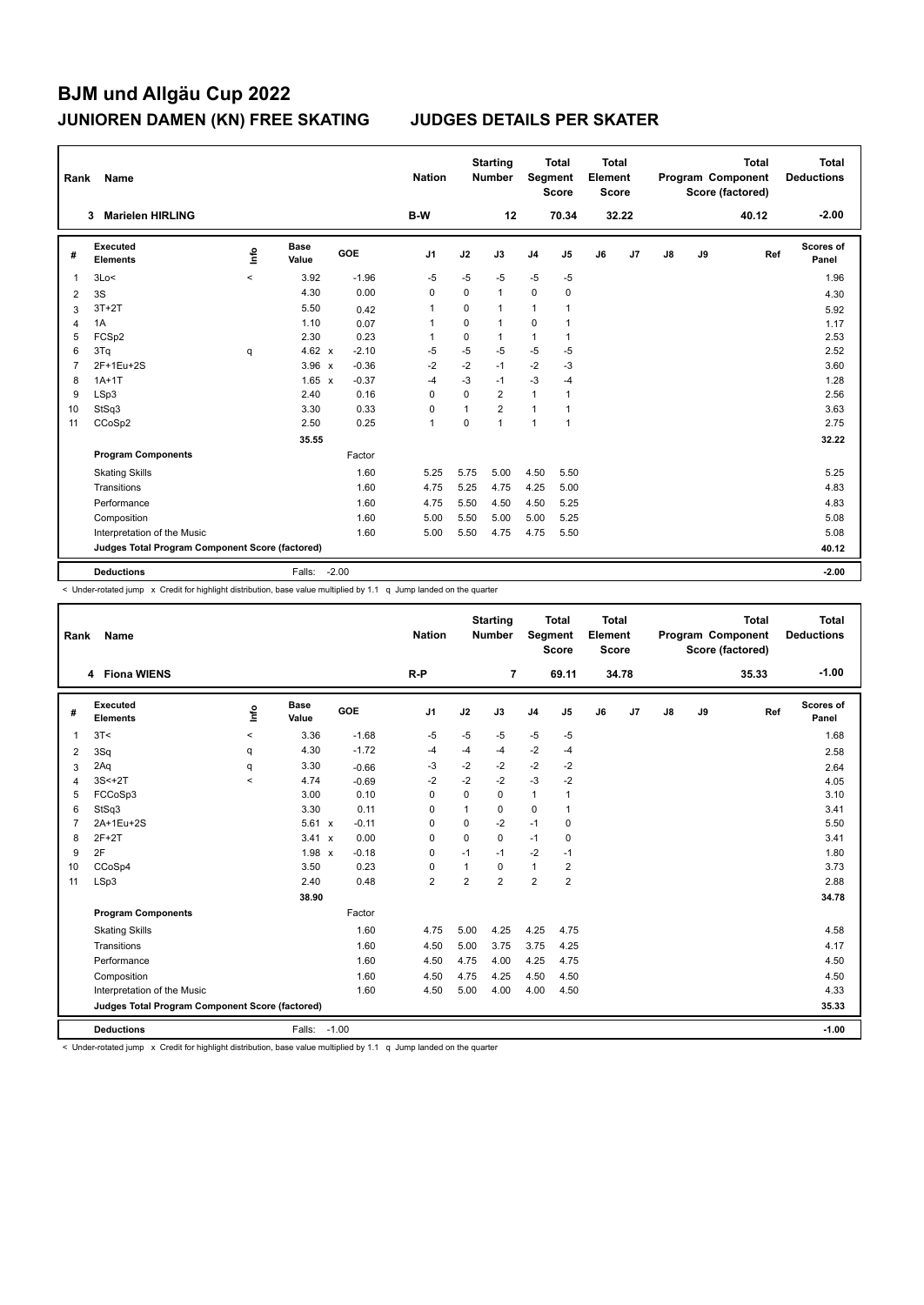| Rank | Name                                            |         |                      |            | <b>Nation</b>  |             | <b>Starting</b><br><b>Number</b> |                | <b>Total</b><br>Segment<br><b>Score</b> | <b>Total</b><br>Element<br><b>Score</b> |       |    |    | Total<br>Program Component<br>Score (factored) | <b>Total</b><br><b>Deductions</b> |
|------|-------------------------------------------------|---------|----------------------|------------|----------------|-------------|----------------------------------|----------------|-----------------------------------------|-----------------------------------------|-------|----|----|------------------------------------------------|-----------------------------------|
|      | 5 Anastasia STEBLYANKA                          |         |                      |            | B-W            |             | 9                                |                | 68.08                                   |                                         | 32.35 |    |    | 37.73                                          | $-2.00$                           |
| #    | Executed<br><b>Elements</b>                     | ۴       | <b>Base</b><br>Value | <b>GOE</b> | J <sub>1</sub> | J2          | J3                               | J <sub>4</sub> | J5                                      | J6                                      | J7    | J8 | J9 | Ref                                            | Scores of<br>Panel                |
| 1    | $3T+2T$                                         |         | 5.50                 | $-0.28$    | 0              | $-1$        | $-1$                             | $-1$           | 0                                       |                                         |       |    |    |                                                | 5.22                              |
| 2    | $3S+2T$                                         |         | 5.60                 | 0.14       | $\Omega$       | 0           | $\mathbf{1}$                     | 0              | $\overline{1}$                          |                                         |       |    |    |                                                | 5.74                              |
| 3    | 2Lo                                             |         | 1.70                 | 0.00       | 0              | 0           | 0                                | 0              | 0                                       |                                         |       |    |    |                                                | 1.70                              |
| 4    | 3Sq                                             | q       | 4.30                 | $-2.15$    | $-5$           | -5          | $-5$                             | $-5$           | -5                                      |                                         |       |    |    |                                                | 2.15                              |
| 5    | CCoSp4                                          |         | 3.50                 | 0.23       | $\mathbf{1}$   | 1           | $\Omega$                         | 0              | 1                                       |                                         |       |    |    |                                                | 3.73                              |
| 6    | 2A<                                             | $\prec$ | $2.90 \times$        | $-1.32$    | $-5$           | -5          | $-5$                             | $-5$           | -5                                      |                                         |       |    |    |                                                | 1.58                              |
| 7    | 2Aq                                             | q       | $3.63 \times$        | $-0.66$    | $-2$           | $-2$        | $-2$                             | $-3$           | $-2$                                    |                                         |       |    |    |                                                | 2.97                              |
| 8    | 3T<<                                            | <<      | $1.43 \times$        | $-0.52$    | $-4$           | $-4$        | -4                               | $-5$           | $-4$                                    |                                         |       |    |    |                                                | 0.91                              |
| 9    | LSp3                                            |         | 2.40                 | 0.16       | $\overline{1}$ | $\mathbf 0$ | $\mathbf{1}$                     | $\mathbf 0$    | $\mathbf{1}$                            |                                         |       |    |    |                                                | 2.56                              |
| 10   | StSq2                                           |         | 2.60                 | 0.09       | 0              | $\mathbf 0$ | $\Omega$                         | 1              | $\overline{2}$                          |                                         |       |    |    |                                                | 2.69                              |
| 11   | FSSp4                                           |         | 3.00                 | 0.10       | 0              | $\mathbf 0$ | 1                                | 0              | $\mathbf{1}$                            |                                         |       |    |    |                                                | 3.10                              |
|      |                                                 |         | 36.56                |            |                |             |                                  |                |                                         |                                         |       |    |    |                                                | 32.35                             |
|      | <b>Program Components</b>                       |         |                      | Factor     |                |             |                                  |                |                                         |                                         |       |    |    |                                                |                                   |
|      | <b>Skating Skills</b>                           |         |                      | 1.60       | 4.75           | 5.25        | 4.50                             | 4.75           | 5.00                                    |                                         |       |    |    |                                                | 4.83                              |
|      | Transitions                                     |         |                      | 1.60       | 4.50           | 5.00        | 4.25                             | 4.50           | 4.75                                    |                                         |       |    |    |                                                | 4.58                              |
|      | Performance                                     |         |                      | 1.60       | 4.75           | 5.00        | 4.50                             | 4.00           | 5.00                                    |                                         |       |    |    |                                                | 4.75                              |
|      | Composition                                     |         |                      | 1.60       | 4.75           | 5.25        | 4.50                             | 4.75           | 4.75                                    |                                         |       |    |    |                                                | 4.75                              |
|      | Interpretation of the Music                     |         |                      | 1.60       | 4.75           | 5.25        | 4.25                             | 4.25           | 5.00                                    |                                         |       |    |    |                                                | 4.67                              |
|      | Judges Total Program Component Score (factored) |         |                      |            |                |             |                                  |                |                                         |                                         |       |    |    |                                                | 37.73                             |
|      | <b>Deductions</b>                               |         | Falls:               | $-2.00$    |                |             |                                  |                |                                         |                                         |       |    |    |                                                | $-2.00$                           |

< Under-rotated jump << Downgraded jump x Credit for highlight distribution, base value multiplied by 1.1 q Jump landed on the quarter

| Rank           | Name                                            |                          |                      |         | <b>Nation</b>  |              | <b>Starting</b><br><b>Number</b> | Segment        | <b>Total</b><br><b>Score</b> | <b>Total</b><br>Element<br><b>Score</b> |       |    |    | <b>Total</b><br>Program Component<br>Score (factored) | Total<br><b>Deductions</b> |
|----------------|-------------------------------------------------|--------------------------|----------------------|---------|----------------|--------------|----------------------------------|----------------|------------------------------|-----------------------------------------|-------|----|----|-------------------------------------------------------|----------------------------|
|                | 6 Leah-Sophie BECK                              |                          |                      |         | B-W            |              | 4                                |                | 63.12                        |                                         | 30.26 |    |    | 33.86                                                 | $-1.00$                    |
| #              | Executed<br><b>Elements</b>                     | ١nf٥                     | <b>Base</b><br>Value | GOE     | J <sub>1</sub> | J2           | J3                               | J <sub>4</sub> | J5                           | J6                                      | J7    | J8 | J9 | Ref                                                   | Scores of<br>Panel         |
| $\overline{1}$ | 3S<                                             | $\overline{\phantom{a}}$ | 3.44                 | $-1.72$ | $-5$           | -5           | $-5$                             | $-5$           | $-5$                         |                                         |       |    |    |                                                       | 1.72                       |
| 2              | 1A                                              |                          | 1.10                 | 0.04    | $\mathbf{1}$   | $\Omega$     | $\Omega$                         | $\mathbf{1}$   | $\mathbf 0$                  |                                         |       |    |    |                                                       | 1.14                       |
| 3              | 2Lz                                             |                          | 2.10                 | 0.00    | $\mathbf 0$    | 0            | 0                                | $\mathbf 0$    | $\mathbf 0$                  |                                         |       |    |    |                                                       | 2.10                       |
| 4              | FSSp3                                           |                          | 2.60                 | 0.17    | 0              | $\mathbf 0$  | 1                                | $\mathbf{1}$   | $\mathbf{1}$                 |                                         |       |    |    |                                                       | 2.77                       |
| 5              | $2Lo+2T$                                        |                          | 3.00                 | 0.06    | $\mathbf 0$    | 0            | 0                                | $\mathbf{1}$   | $\mathbf{1}$                 |                                         |       |    |    |                                                       | 3.06                       |
| 6              | 2F+1Eu+2S                                       |                          | 3.60                 | 0.00    | $\Omega$       | $\Omega$     | $\Omega$                         | $\Omega$       | $\mathbf{1}$                 |                                         |       |    |    |                                                       | 3.60                       |
| $\overline{7}$ | StSq3                                           |                          | 3.30                 | 0.33    | 0              | $\mathbf{1}$ | 1                                | $\mathbf{1}$   | $\overline{2}$               |                                         |       |    |    |                                                       | 3.63                       |
| 8              | 2Lz                                             |                          | 2.31 x               | 0.00    | $\Omega$       | $\Omega$     | $\Omega$                         | $\mathbf 0$    | $\mathbf 0$                  |                                         |       |    |    |                                                       | 2.31                       |
| 9              | $2Lo+2T$                                        |                          | $3.30 \times$        | $-0.28$ | $-1$           | $-1$         | $-2$                             | $-2$           | $-2$                         |                                         |       |    |    |                                                       | 3.02                       |
| 10             | LSp4                                            |                          | 2.70                 | 0.36    | 0              | 1            | $\overline{2}$                   | $\mathbf{1}$   | $\overline{2}$               |                                         |       |    |    |                                                       | 3.06                       |
| 11             | CCoSp4                                          |                          | 3.50                 | 0.35    | $\mathbf 0$    | $\mathbf{1}$ | $\mathbf{1}$                     | $\mathbf{1}$   | $\mathbf{1}$                 |                                         |       |    |    |                                                       | 3.85                       |
|                |                                                 |                          | 30.95                |         |                |              |                                  |                |                              |                                         |       |    |    |                                                       | 30.26                      |
|                | <b>Program Components</b>                       |                          |                      | Factor  |                |              |                                  |                |                              |                                         |       |    |    |                                                       |                            |
|                | <b>Skating Skills</b>                           |                          |                      | 1.60    | 4.25           | 4.50         | 4.25                             | 4.25           | 4.50                         |                                         |       |    |    |                                                       | 4.33                       |
|                | Transitions                                     |                          |                      | 1.60    | 4.00           | 4.00         | 4.00                             | 4.00           | 4.25                         |                                         |       |    |    |                                                       | 4.00                       |
|                | Performance                                     |                          |                      | 1.60    | 4.00           | 4.25         | 4.25                             | 4.25           | 4.50                         |                                         |       |    |    |                                                       | 4.25                       |
|                | Composition                                     |                          |                      | 1.60    | 4.00           | 4.25         | 4.50                             | 4.50           | 4.25                         |                                         |       |    |    |                                                       | 4.33                       |
|                | Interpretation of the Music                     |                          |                      | 1.60    | 4.00           | 4.50         | 4.25                             | 4.00           | 4.50                         |                                         |       |    |    |                                                       | 4.25                       |
|                | Judges Total Program Component Score (factored) |                          |                      |         |                |              |                                  |                |                              |                                         |       |    |    |                                                       | 33.86                      |
|                | <b>Deductions</b>                               |                          | Falls:               | $-1.00$ |                |              |                                  |                |                              |                                         |       |    |    |                                                       | $-1.00$                    |

< Under-rotated jump x Credit for highlight distribution, base value multiplied by 1.1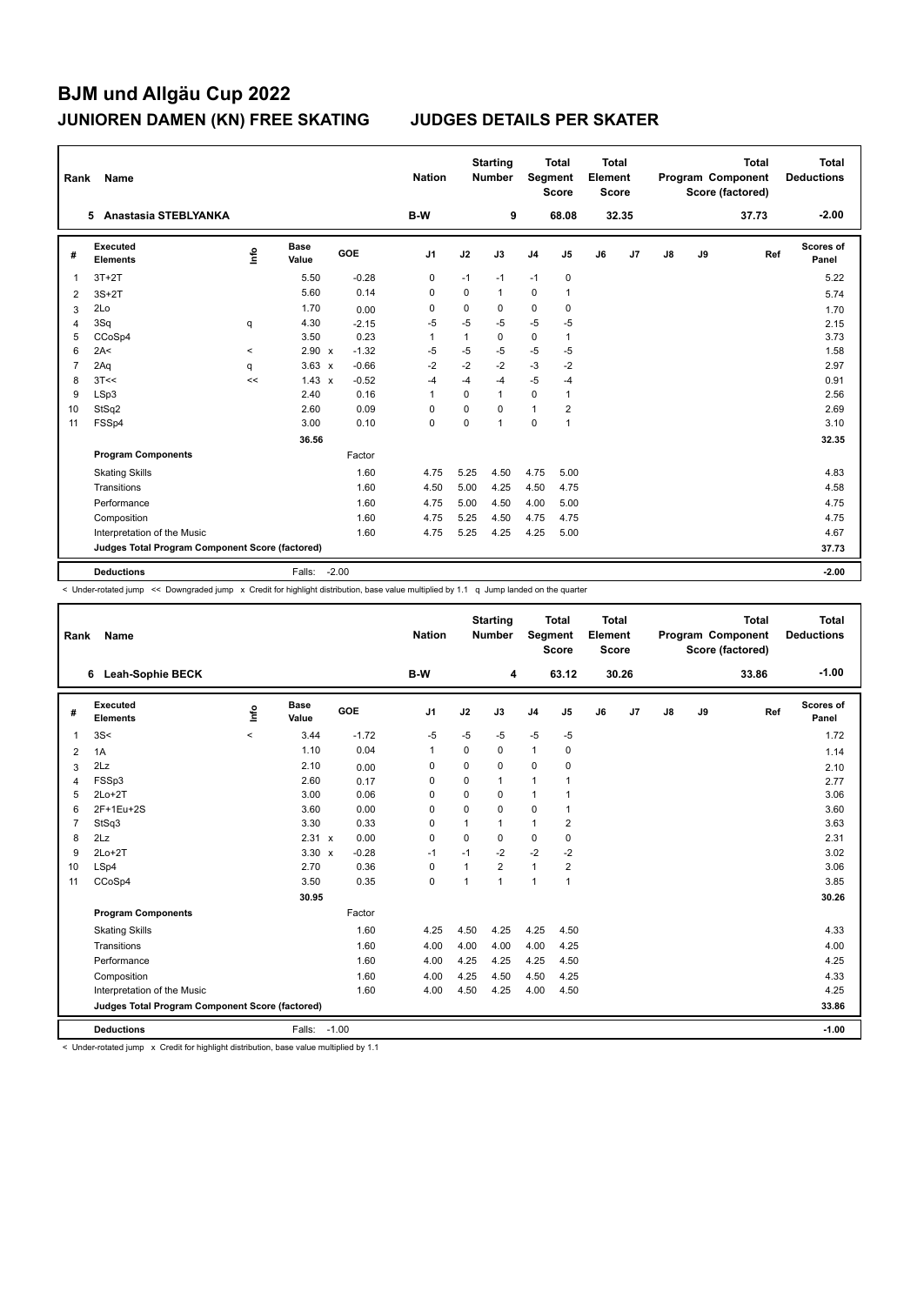| Rank           | Name                                            |         |                      |         | <b>Nation</b>  |             | <b>Starting</b><br><b>Number</b> | Segment        | <b>Total</b><br><b>Score</b> | <b>Total</b><br>Element<br><b>Score</b> |                |    |    | <b>Total</b><br>Program Component<br>Score (factored) | Total<br><b>Deductions</b> |
|----------------|-------------------------------------------------|---------|----------------------|---------|----------------|-------------|----------------------------------|----------------|------------------------------|-----------------------------------------|----------------|----|----|-------------------------------------------------------|----------------------------|
|                | 7 Zoe TRAFELA                                   |         |                      |         | <b>BAY</b>     |             | 5                                |                | 60.19                        |                                         | 27.12          |    |    | 33.07                                                 | 0.00                       |
| #              | Executed<br><b>Elements</b>                     | ۴       | <b>Base</b><br>Value | GOE     | J <sub>1</sub> | J2          | J3                               | J <sub>4</sub> | J5                           | J6                                      | J <sub>7</sub> | J8 | J9 | Ref                                                   | Scores of<br>Panel         |
| 1              | 2A<<                                            | <<      | 1.10                 | $-0.55$ | $-5$           | $-5$        | $-5$                             | $-5$           | -4                           |                                         |                |    |    |                                                       | 0.55                       |
| $\overline{2}$ | $2A < +2T$                                      | $\,<$   | 3.94                 | $-0.62$ | $-2$           | $-2$        | $-3$                             | $-3$           | $-2$                         |                                         |                |    |    |                                                       | 3.32                       |
| 3              | 2F+1Eu+2F                                       |         | 4.10                 | 0.00    | 0              | $\mathbf 0$ | $-1$                             | $\mathbf 0$    | 0                            |                                         |                |    |    |                                                       | 4.10                       |
| 4              | CCoSp4                                          |         | 3.50                 | 0.35    | $\overline{1}$ | 1           | 1                                | $\mathbf{1}$   | 1                            |                                         |                |    |    |                                                       | 3.85                       |
| 5              | FCSp2                                           |         | 2.30                 | 0.00    | 0              | 0           | 0                                | $-1$           | 0                            |                                         |                |    |    |                                                       | 2.30                       |
| 6              | 2Lo                                             |         | 1.70                 | 0.00    | 0              | 0           | $\Omega$                         | $\mathbf 0$    | 0                            |                                         |                |    |    |                                                       | 1.70                       |
| $\overline{7}$ | $2Lz+2T<$                                       | $\prec$ | $3.45 \times$        | $-0.56$ | $-2$           | $-2$        | $-3$                             | $-3$           | $-3$                         |                                         |                |    |    |                                                       | 2.89                       |
| 8              | 2Lz                                             |         | 2.31 x               | 0.00    | $\mathbf 0$    | $\mathbf 0$ | 0                                | $\mathbf 0$    | 0                            |                                         |                |    |    |                                                       | 2.31                       |
| 9              | 2Lo<                                            | $\prec$ | $1.50 \times$        | $-0.32$ | $-2$           | $-2$        | $-3$                             | $-3$           | $-2$                         |                                         |                |    |    |                                                       | 1.18                       |
| 10             | StSq2                                           |         | 2.60                 | 0.00    | $\Omega$       | $\Omega$    | $\Omega$                         | $\mathbf{1}$   | $\Omega$                     |                                         |                |    |    |                                                       | 2.60                       |
| 11             | LSp3                                            |         | 2.40                 | $-0.08$ | 0              | 0           | $-1$                             | $-1$           | $\mathbf 0$                  |                                         |                |    |    |                                                       | 2.32                       |
|                |                                                 |         | 28.90                |         |                |             |                                  |                |                              |                                         |                |    |    |                                                       | 27.12                      |
|                | <b>Program Components</b>                       |         |                      | Factor  |                |             |                                  |                |                              |                                         |                |    |    |                                                       |                            |
|                | <b>Skating Skills</b>                           |         |                      | 1.60    | 4.25           | 4.25        | 4.00                             | 3.50           | 4.00                         |                                         |                |    |    |                                                       | 4.08                       |
|                | Transitions                                     |         |                      | 1.60    | 4.00           | 4.00        | 3.50                             | 3.75           | 4.00                         |                                         |                |    |    |                                                       | 3.92                       |
|                | Performance                                     |         |                      | 1.60    | 4.25           | 4.50        | 3.75                             | 4.25           | 4.25                         |                                         |                |    |    |                                                       | 4.25                       |
|                | Composition                                     |         |                      | 1.60    | 4.25           | 4.50        | 4.00                             | 4.50           | 4.00                         |                                         |                |    |    |                                                       | 4.25                       |
|                | Interpretation of the Music                     |         |                      | 1.60    | 4.25           | 4.50        | 3.75                             | 4.00           | 4.25                         |                                         |                |    |    |                                                       | 4.17                       |
|                | Judges Total Program Component Score (factored) |         |                      |         |                |             |                                  |                |                              |                                         |                |    |    |                                                       | 33.07                      |
|                | <b>Deductions</b>                               |         |                      |         |                |             |                                  |                |                              |                                         |                |    |    |                                                       | 0.00                       |

< Under-rotated jump << Downgraded jump x Credit for highlight distribution, base value multiplied by 1.1

| Rank           | Name                                            |                          |                      |         | <b>Nation</b>  |              | <b>Starting</b><br><b>Number</b> | Segment        | <b>Total</b><br><b>Score</b> | <b>Total</b><br>Element<br>Score |       |    |    | <b>Total</b><br>Program Component<br>Score (factored) | Total<br><b>Deductions</b> |
|----------------|-------------------------------------------------|--------------------------|----------------------|---------|----------------|--------------|----------------------------------|----------------|------------------------------|----------------------------------|-------|----|----|-------------------------------------------------------|----------------------------|
|                | Annika GÖRLER<br>8                              |                          |                      |         | <b>SAS</b>     |              | 3                                |                | 59.27                        |                                  | 28.14 |    |    | 32.13                                                 | $-1.00$                    |
| #              | Executed<br><b>Elements</b>                     | ١nf٥                     | <b>Base</b><br>Value | GOE     | J <sub>1</sub> | J2           | J3                               | J <sub>4</sub> | J5                           | J6                               | J7    | J8 | J9 | Ref                                                   | Scores of<br>Panel         |
| $\overline{1}$ | 2A<                                             | $\overline{\phantom{a}}$ | 2.64                 | $-0.79$ | $-2$           | $-3$         | $-3$                             | $-3$           | $-3$                         |                                  |       |    |    |                                                       | 1.85                       |
| 2              | 2F+1Eu+2S                                       |                          | 3.60                 | 0.00    | $\Omega$       | $\Omega$     | $\Omega$                         | $\Omega$       | $\mathbf 0$                  |                                  |       |    |    |                                                       | 3.60                       |
| 3              | 2Lz                                             |                          | 2.10                 | $-0.42$ | $-2$           | $-2$         | $-2$                             | $-1$           | $-3$                         |                                  |       |    |    |                                                       | 1.68                       |
| $\overline{4}$ | FCCoSp3V                                        |                          | 2.25                 | $-0.23$ | $-1$           | $-1$         | $-1$                             | $-1$           | $-2$                         |                                  |       |    |    |                                                       | 2.02                       |
| 5              | StSq3                                           |                          | 3.30                 | 0.11    | 0              | $\mathbf{1}$ | 0                                | $\mathbf 0$    | $\mathbf{1}$                 |                                  |       |    |    |                                                       | 3.41                       |
| 6              | $2F+2T$                                         |                          | 3.10                 | 0.00    | $\Omega$       | $\Omega$     | $\Omega$                         | $\Omega$       | $\Omega$                     |                                  |       |    |    |                                                       | 3.10                       |
| $\overline{7}$ | 2Lo                                             |                          | $1.87 \times$        | 0.00    | 0              | $\Omega$     | $\Omega$                         | $\mathbf 0$    | 0                            |                                  |       |    |    |                                                       | 1.87                       |
| 8              | CCoSp4                                          |                          | 3.50                 | 0.35    | $\Omega$       | 2            | 1                                | $\mathbf{1}$   | $\mathbf{1}$                 |                                  |       |    |    |                                                       | 3.85                       |
| 9              | $2Lz!+2T$                                       | f.                       | $3.74 \times$        | $-1.05$ | $-5$           | $-5$         | $-5$                             | $-5$           | $-5$                         |                                  |       |    |    |                                                       | 2.69                       |
| 10             | 2S                                              |                          | $1.43 \times$        | 0.00    | 0              | $\Omega$     | $\Omega$                         | $\mathbf 0$    | $\mathbf{1}$                 |                                  |       |    |    |                                                       | 1.43                       |
| 11             | LSp3                                            |                          | 2.40                 | 0.24    | $\mathbf{1}$   | $\mathbf{1}$ | 0                                | $\overline{1}$ | 2                            |                                  |       |    |    |                                                       | 2.64                       |
|                |                                                 |                          | 29.93                |         |                |              |                                  |                |                              |                                  |       |    |    |                                                       | 28.14                      |
|                | <b>Program Components</b>                       |                          |                      | Factor  |                |              |                                  |                |                              |                                  |       |    |    |                                                       |                            |
|                | <b>Skating Skills</b>                           |                          |                      | 1.60    | 4.25           | 4.50         | 4.25                             | 4.25           | 4.25                         |                                  |       |    |    |                                                       | 4.25                       |
|                | Transitions                                     |                          |                      | 1.60    | 3.75           | 3.75         | 3.75                             | 3.75           | 4.00                         |                                  |       |    |    |                                                       | 3.75                       |
|                | Performance                                     |                          |                      | 1.60    | 3.75           | 4.25         | 4.00                             | 4.00           | 4.25                         |                                  |       |    |    |                                                       | 4.08                       |
|                | Composition                                     |                          |                      | 1.60    | 3.50           | 4.50         | 4.25                             | 4.00           | 4.00                         |                                  |       |    |    |                                                       | 4.08                       |
|                | Interpretation of the Music                     |                          |                      | 1.60    | 3.50           | 4.50         | 4.00                             | 3.50           | 4.25                         |                                  |       |    |    |                                                       | 3.92                       |
|                | Judges Total Program Component Score (factored) |                          |                      |         |                |              |                                  |                |                              |                                  |       |    |    |                                                       | 32.13                      |
|                | <b>Deductions</b>                               |                          | Falls:               | $-1.00$ |                |              |                                  |                |                              |                                  |       |    |    |                                                       | $-1.00$                    |

< Under-rotated jump x Credit for highlight distribution, base value multiplied by 1.1 ! Not clear edge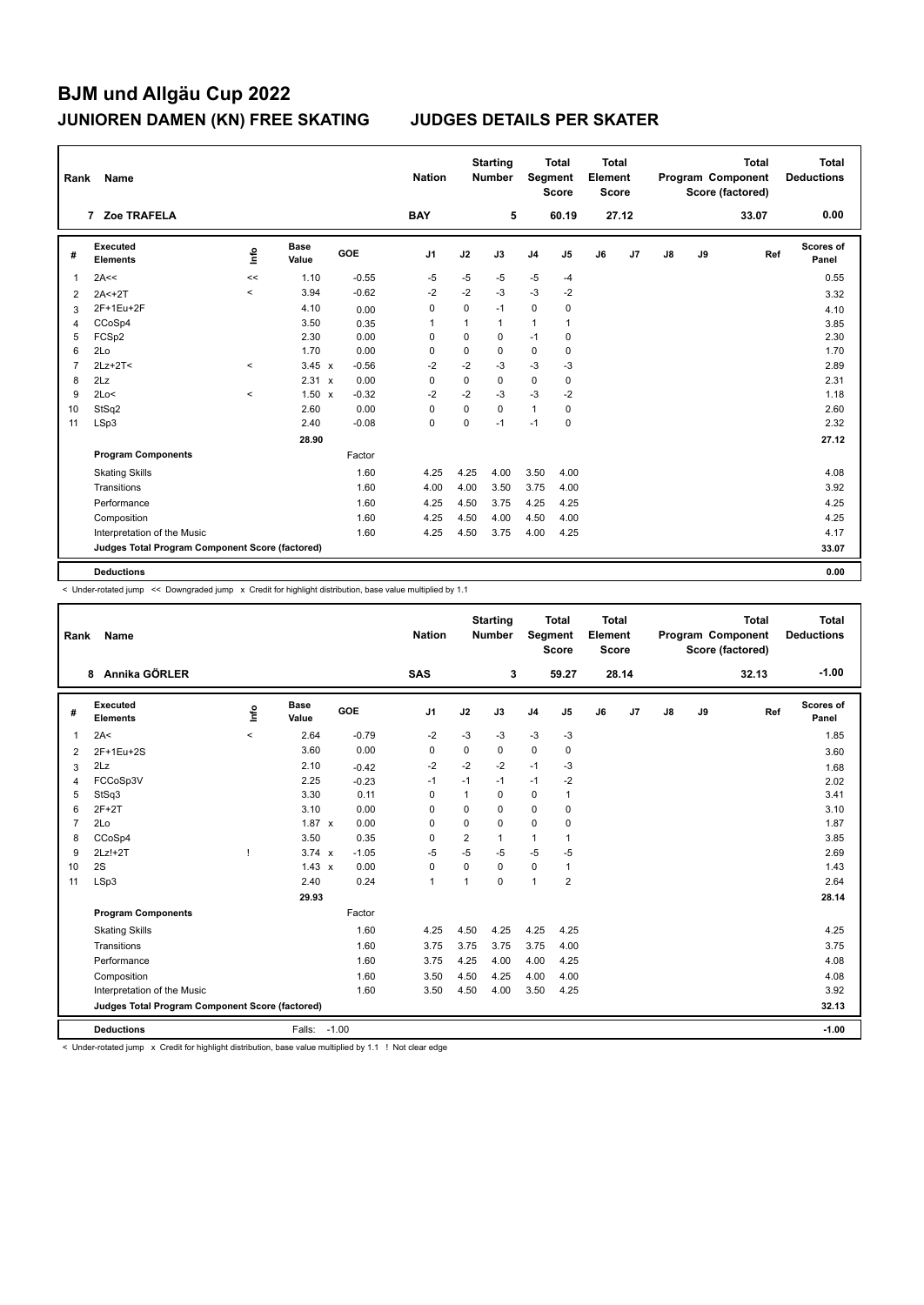| Rank | Name                                            |      |                      |            | <b>Nation</b>  |                | <b>Starting</b><br><b>Number</b> |                | <b>Total</b><br>Segment<br><b>Score</b> | <b>Total</b><br>Element<br><b>Score</b> |                |               |    | <b>Total</b><br>Program Component<br>Score (factored) | Total<br><b>Deductions</b> |
|------|-------------------------------------------------|------|----------------------|------------|----------------|----------------|----------------------------------|----------------|-----------------------------------------|-----------------------------------------|----------------|---------------|----|-------------------------------------------------------|----------------------------|
|      | 9 Anna GREKUL                                   |      |                      |            | <b>BAY</b>     |                | 8                                |                | 57.61                                   |                                         | 24.87          |               |    | 35.74                                                 | $-3.00$                    |
| #    | <b>Executed</b><br><b>Elements</b>              | ١nf٥ | <b>Base</b><br>Value | <b>GOE</b> | J1             | J2             | J3                               | J <sub>4</sub> | J <sub>5</sub>                          | J6                                      | J <sub>7</sub> | $\mathsf{J}8$ | J9 | Ref                                                   | Scores of<br>Panel         |
| 1    | 2A                                              |      | 3.30                 | 0.66       | $\overline{2}$ | $\overline{2}$ | $\overline{2}$                   | 2              | $\overline{2}$                          |                                         |                |               |    |                                                       | 3.96                       |
| 2    | 3S                                              |      | 4.30                 | $-2.15$    | $-5$           | $-5$           | $-5$                             | $-5$           | $-5$                                    |                                         |                |               |    |                                                       | 2.15                       |
| 3    | 2T<<                                            | <<   | 0.40                 | $-0.19$    | $-5$           | $-5$           | $-5$                             | $-4$           | $-4$                                    |                                         |                |               |    |                                                       | 0.21                       |
| 4    | 3S+REP                                          |      | 3.01                 | $-2.15$    | $-5$           | $-5$           | $-5$                             | $-5$           | $-5$                                    |                                         |                |               |    |                                                       | 0.86                       |
| 5    | CSp3                                            |      | 2.30                 | 0.46       | 2              | 1              | 2                                | $\overline{2}$ | $\overline{2}$                          |                                         |                |               |    |                                                       | 2.76                       |
| 6    | 2Aq                                             | q    | $3.63 \times$        | $-1.65$    | $-5$           | $-5$           | $-5$                             | $-5$           | $-5$                                    |                                         |                |               |    |                                                       | 1.98                       |
| 7    | 1T                                              |      | 0.44 x               | $-0.13$    | $-5$           | $-2$           | $-3$                             | $-3$           | $-4$                                    |                                         |                |               |    |                                                       | 0.31                       |
| 8    | $2Lze+2T$                                       | e    | $3.28 \times$        | $-0.45$    | 0              | $-3$           | $-3$                             | $-2$           | -3                                      |                                         |                |               |    |                                                       | 2.83                       |
| 9    | FSS <sub>p2</sub>                               |      | 2.30                 | 0.15       | $\overline{1}$ | $\Omega$       | $\mathbf{1}$                     | $\mathbf 0$    | $\mathbf{1}$                            |                                         |                |               |    |                                                       | 2.45                       |
| 10   | StSq3                                           |      | 3.30                 | 0.33       | -1             | $\mathbf 1$    | $\mathbf{1}$                     | $\mathbf{1}$   | 2                                       |                                         |                |               |    |                                                       | 3.63                       |
| 11   | CCoSp4                                          |      | 3.50                 | 0.23       | $\overline{2}$ | 1              | 0                                | $-2$           | $\mathbf{1}$                            |                                         |                |               |    |                                                       | 3.73                       |
|      |                                                 |      | 29.76                |            |                |                |                                  |                |                                         |                                         |                |               |    |                                                       | 24.87                      |
|      | <b>Program Components</b>                       |      |                      | Factor     |                |                |                                  |                |                                         |                                         |                |               |    |                                                       |                            |
|      | <b>Skating Skills</b>                           |      |                      | 1.60       | 5.00           | 5.00           | 4.50                             | 4.75           | 4.75                                    |                                         |                |               |    |                                                       | 4.83                       |
|      | Transitions                                     |      |                      | 1.60       | 4.50           | 4.25           | 4.00                             | 4.00           | 4.25                                    |                                         |                |               |    |                                                       | 4.17                       |
|      | Performance                                     |      |                      | 1.60       | 4.50           | 4.50           | 3.75                             | 4.00           | 4.25                                    |                                         |                |               |    |                                                       | 4.25                       |
|      | Composition                                     |      |                      | 1.60       | 4.75           | 4.50           | 4.75                             | 4.75           | 4.25                                    |                                         |                |               |    |                                                       | 4.67                       |
|      | Interpretation of the Music                     |      |                      | 1.60       | 4.75           | 4.50           | 4.25                             | 4.25           | 4.50                                    |                                         |                |               |    |                                                       | 4.42                       |
|      | Judges Total Program Component Score (factored) |      |                      |            |                |                |                                  |                |                                         |                                         |                |               |    |                                                       | 35.74                      |
|      | <b>Deductions</b>                               |      | Falls:               | $-3.00$    |                |                |                                  |                |                                         |                                         |                |               |    |                                                       | $-3.00$                    |

<< Downgraded jump x Credit for highlight distribution, base value multiplied by 1.1 e Wrong edge REP Jump repetition q Jump landed on the quarter

| Rank           | Name                                            |         |                      |            | <b>Nation</b>  |                      | <b>Starting</b><br><b>Number</b> | Segment        | <b>Total</b><br><b>Score</b> | <b>Total</b><br>Element<br><b>Score</b> |       |    |    | <b>Total</b><br>Program Component<br>Score (factored) | Total<br><b>Deductions</b> |
|----------------|-------------------------------------------------|---------|----------------------|------------|----------------|----------------------|----------------------------------|----------------|------------------------------|-----------------------------------------|-------|----|----|-------------------------------------------------------|----------------------------|
|                | 10 Charang JUN                                  |         |                      |            | <b>BAY</b>     |                      | 6                                |                | 55.98                        |                                         | 22.71 |    |    | 34.27                                                 | $-1.00$                    |
| #              | Executed<br><b>Elements</b>                     | ۴       | <b>Base</b><br>Value | <b>GOE</b> | J <sub>1</sub> | J2                   | J3                               | J <sub>4</sub> | J5                           | J6                                      | J7    | J8 | J9 | Ref                                                   | Scores of<br>Panel         |
| 1              | 2A                                              |         | 3.30                 | $-1.21$    | $-3$           | $-3$                 | $-4$                             | $-4$           | $-4$                         |                                         |       |    |    |                                                       | 2.09                       |
| 2              | 2S                                              |         | 1.30                 | 0.00       | 0              | $\Omega$             | $\mathbf 0$                      | $-1$           | $\mathbf 0$                  |                                         |       |    |    |                                                       | 1.30                       |
| 3              | $2F+2T$                                         |         | 3.10                 | 0.00       | $\mathbf 0$    | $\mathbf 0$          | $\Omega$                         | $\mathbf 0$    | $\mathbf 0$                  |                                         |       |    |    |                                                       | 3.10                       |
| 4              | <b>FSSp</b>                                     |         | 0.00                 | 0.00       | $\blacksquare$ | $\ddot{\phantom{1}}$ | $\overline{\phantom{a}}$         | $\sim$         | $\blacksquare$               |                                         |       |    |    |                                                       | 0.00                       |
| 5              | $2Lz+2T$                                        |         | 3.40                 | $-0.49$    | $-2$           | $-2$                 | $-2$                             | $-3$           | $-3$                         |                                         |       |    |    |                                                       | 2.91                       |
| 6              | 2Lz+1Eu+2S                                      |         | 3.90                 | $-0.07$    | $\Omega$       | $\mathbf 0$          | $-1$                             | $-1$           | 0                            |                                         |       |    |    |                                                       | 3.83                       |
| $\overline{7}$ | 2A<<                                            | $\prec$ | $1.21 \times$        | $-0.55$    | $-5$           | $-5$                 | $-5$                             | $-5$           | $-4$                         |                                         |       |    |    |                                                       | 0.66                       |
| 8              | LSp2                                            |         | 1.90                 | $-0.13$    | $-2$           | $\Omega$             | $-1$                             | $-1$           | 0                            |                                         |       |    |    |                                                       | 1.77                       |
| 9              | StSq2                                           |         | 2.60                 | 0.26       | $\mathbf{1}$   | 1                    | $\mathbf{1}$                     | $\Omega$       | $\mathbf{1}$                 |                                         |       |    |    |                                                       | 2.86                       |
| 10             | 2F                                              |         | $1.98 \times$        | $-0.12$    | 0              | $-1$                 | $\Omega$                         | $-1$           | $-1$                         |                                         |       |    |    |                                                       | 1.86                       |
| 11             | CCoSp3V                                         |         | 2.25                 | 0.08       | $\mathbf 0$    | 1                    | $\Omega$                         | $\mathbf{1}$   | $\mathbf 0$                  |                                         |       |    |    |                                                       | 2.33                       |
|                |                                                 |         | 24.94                |            |                |                      |                                  |                |                              |                                         |       |    |    |                                                       | 22.71                      |
|                | <b>Program Components</b>                       |         |                      | Factor     |                |                      |                                  |                |                              |                                         |       |    |    |                                                       |                            |
|                | <b>Skating Skills</b>                           |         |                      | 1.60       | 4.75           | 4.75                 | 4.00                             | 4.00           | 4.50                         |                                         |       |    |    |                                                       | 4.42                       |
|                | Transitions                                     |         |                      | 1.60       | 4.25           | 4.50                 | 3.75                             | 3.75           | 4.25                         |                                         |       |    |    |                                                       | 4.08                       |
|                | Performance                                     |         |                      | 1.60       | 4.50           | 4.50                 | 3.50                             | 3.75           | 4.50                         |                                         |       |    |    |                                                       | 4.25                       |
|                | Composition                                     |         |                      | 1.60       | 4.50           | 4.50                 | 3.75                             | 4.25           | 4.50                         |                                         |       |    |    |                                                       | 4.42                       |
|                | Interpretation of the Music                     |         |                      | 1.60       | 4.75           | 4.50                 | 3.50                             | 4.00           | 4.25                         |                                         |       |    |    |                                                       | 4.25                       |
|                | Judges Total Program Component Score (factored) |         |                      |            |                |                      |                                  |                |                              |                                         |       |    |    |                                                       | 34.27                      |
|                | <b>Deductions</b>                               |         | Falls: -1.00         |            |                |                      |                                  |                |                              |                                         |       |    |    |                                                       | $-1.00$                    |

<< Downgraded jump x Credit for highlight distribution, base value multiplied by 1.1